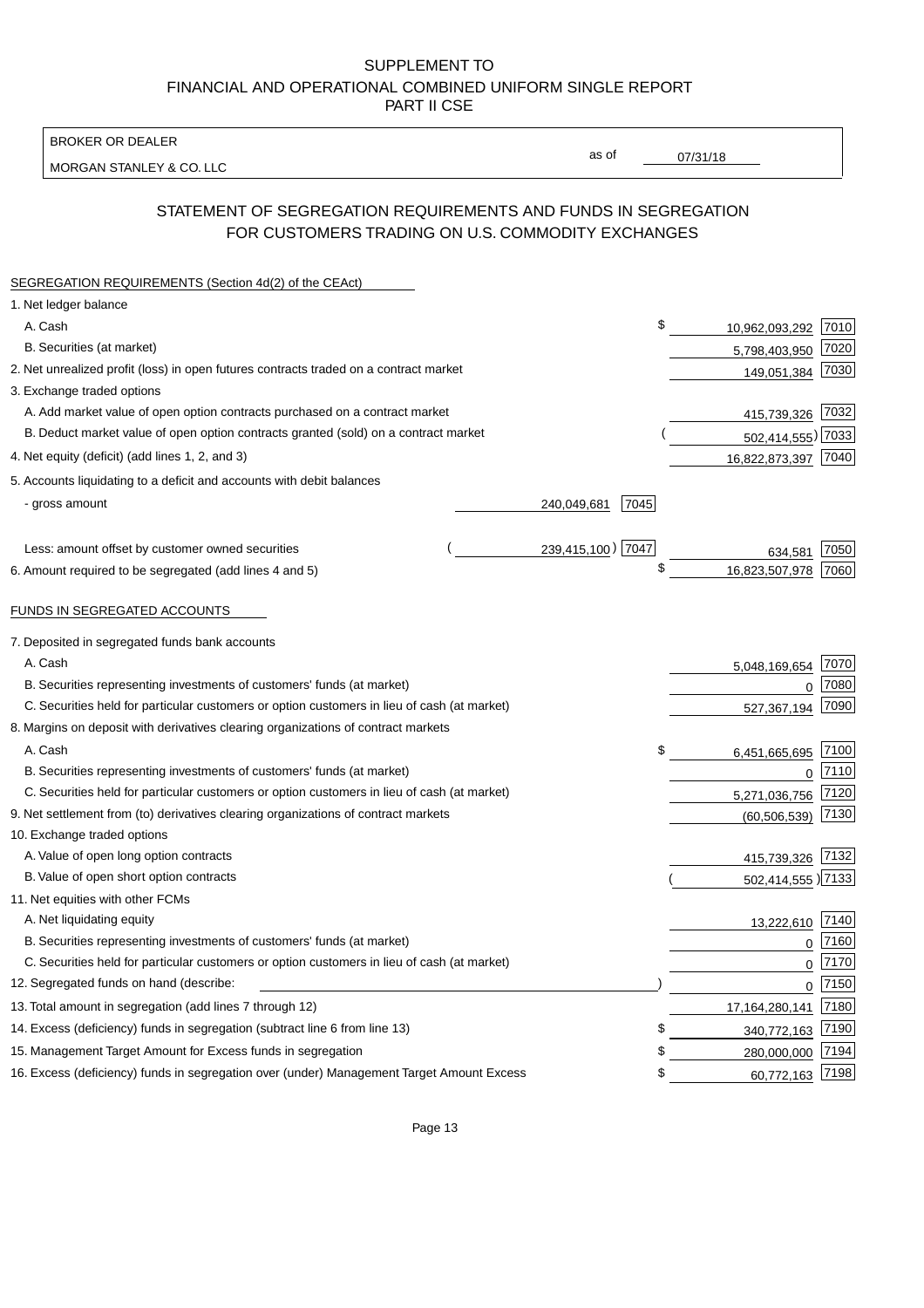MORGAN STANLEY & CO. LLC

07/31/18  $\overline{\phantom{a}}$ 

as of

## STATEMENT OF SEGREGATION REQUIREMENTS AND FUNDS IN SEGREGATION FOR CUSTOMERS' DEALER OPTIONS ACCOUNTS

| 1. Amount required to be segregated in accordance |     |           |                  |
|---------------------------------------------------|-----|-----------|------------------|
| with Commission regulation 32.6                   |     | \$        | 7200             |
| 2. Funds in segregated accounts                   |     |           |                  |
| A. Cash                                           | \$. | $0$  7210 |                  |
| B. Securities (at market)                         |     | $0$  7220 |                  |
| C. Total                                          |     |           | 7230<br>$\Omega$ |
| 3. Excess (deficiency) funds in segregation       |     |           |                  |
| (subtract line 2.C from line 1)                   |     |           | 0 7240           |
|                                                   |     |           |                  |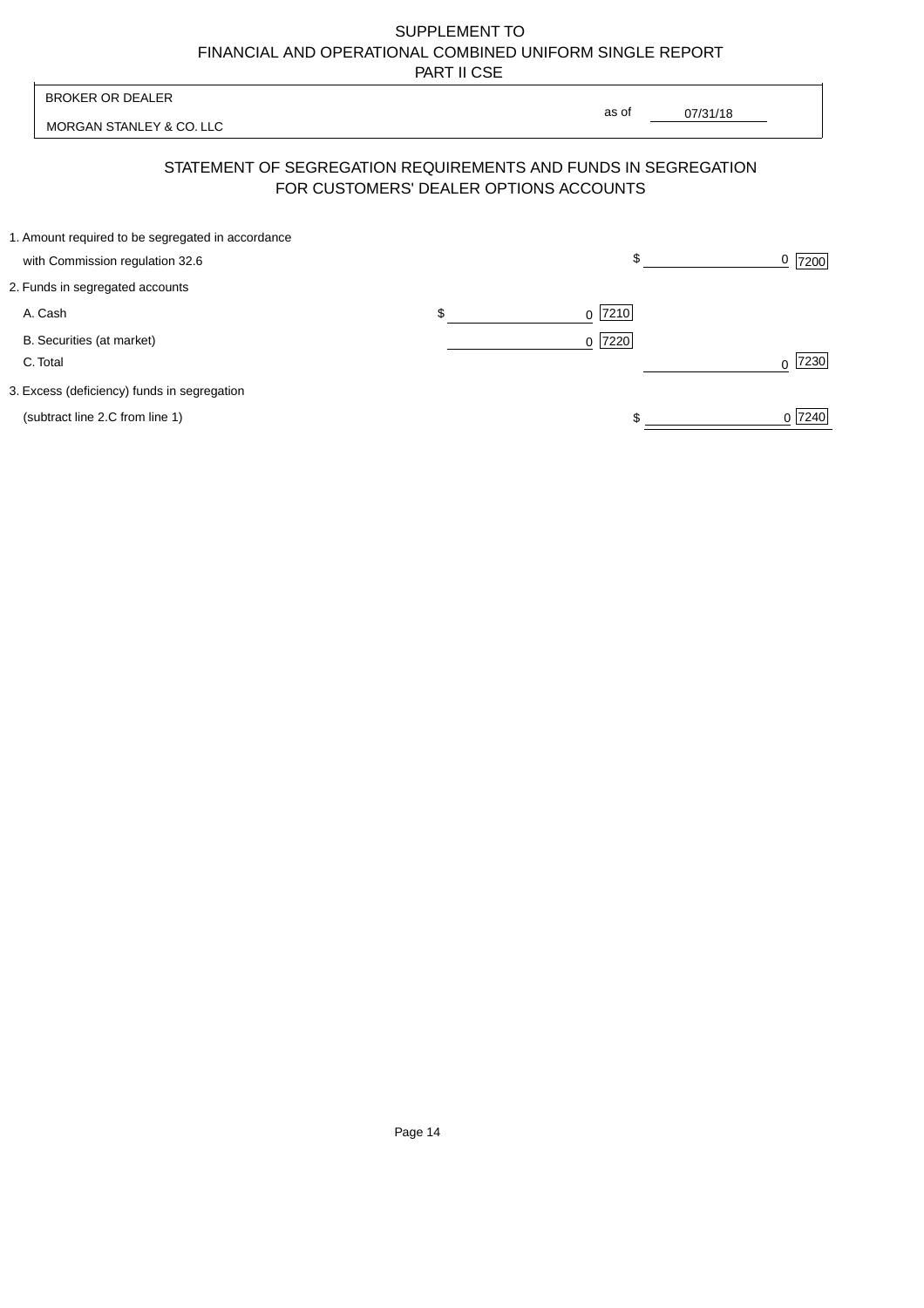PART II CSE

| BROKER OR DEALER         |       |          |
|--------------------------|-------|----------|
| MORGAN STANLEY & CO. LLC | as of | 07/31/18 |

### STATEMENT OF SECURED AMOUNTS AND FUNDS HELD IN SEPARATE ACCOUNTS PURSUANT TO COMMISSION REGULATION 30.7

#### FOREIGN FUTURES AND FOREIGN OPTIONS SECURED AMOUNTS

| Amount required to be set aside pursuant to law, rule or regulation of a foreign government<br>or a rule of a self-regulatory organization authorized thereunder |  |                     | \$   | 0             | 7305 |
|------------------------------------------------------------------------------------------------------------------------------------------------------------------|--|---------------------|------|---------------|------|
| 1. Net ledger balance - Foreign Futures and Foreign Option Trading - All Customers                                                                               |  |                     |      |               |      |
| A. Cash                                                                                                                                                          |  |                     | \$   | 3,157,176,633 | 7315 |
| B. Securities (at market)                                                                                                                                        |  |                     |      | 2,238,356,709 | 7317 |
| 2. Net unrealized profit (loss) in open futures contracts traded on a foreign board of trade                                                                     |  | (237, 180, 309)     | 7325 |               |      |
| 3. Exchange traded options                                                                                                                                       |  |                     |      |               |      |
| A. Market value of open option contracts purchased on a foreign board of trade                                                                                   |  |                     |      | 36,008,468    | 7335 |
| B. Market value of open contracts granted (sold) on a foreign board of trade                                                                                     |  |                     |      | (24,654,721)  | 7337 |
| 4. Net equity (deficit) (add lines 1.2. and 3.)                                                                                                                  |  |                     | \$   | 5,169,706,780 | 7345 |
| 5. Accounts liquidating to a deficit and accounts with                                                                                                           |  |                     |      |               |      |
| debit balances - gross amount                                                                                                                                    |  | 7351<br>203,549,780 |      |               |      |
| Less: amount offset by customer owned securities                                                                                                                 |  | 201,140,691) 7352   |      | 2,409,089     | 7354 |
| 6. Amount required to be set aside as the secured amount - Net Liquidating Equity Method (add lines 4 and 5)                                                     |  |                     |      | 5,172,115,869 | 7355 |
| 7. Greater of amount required to be set aside pursuant to foreign jurisdiction (above) or line 6.                                                                |  |                     | \$   | 5,172,115,869 | 7360 |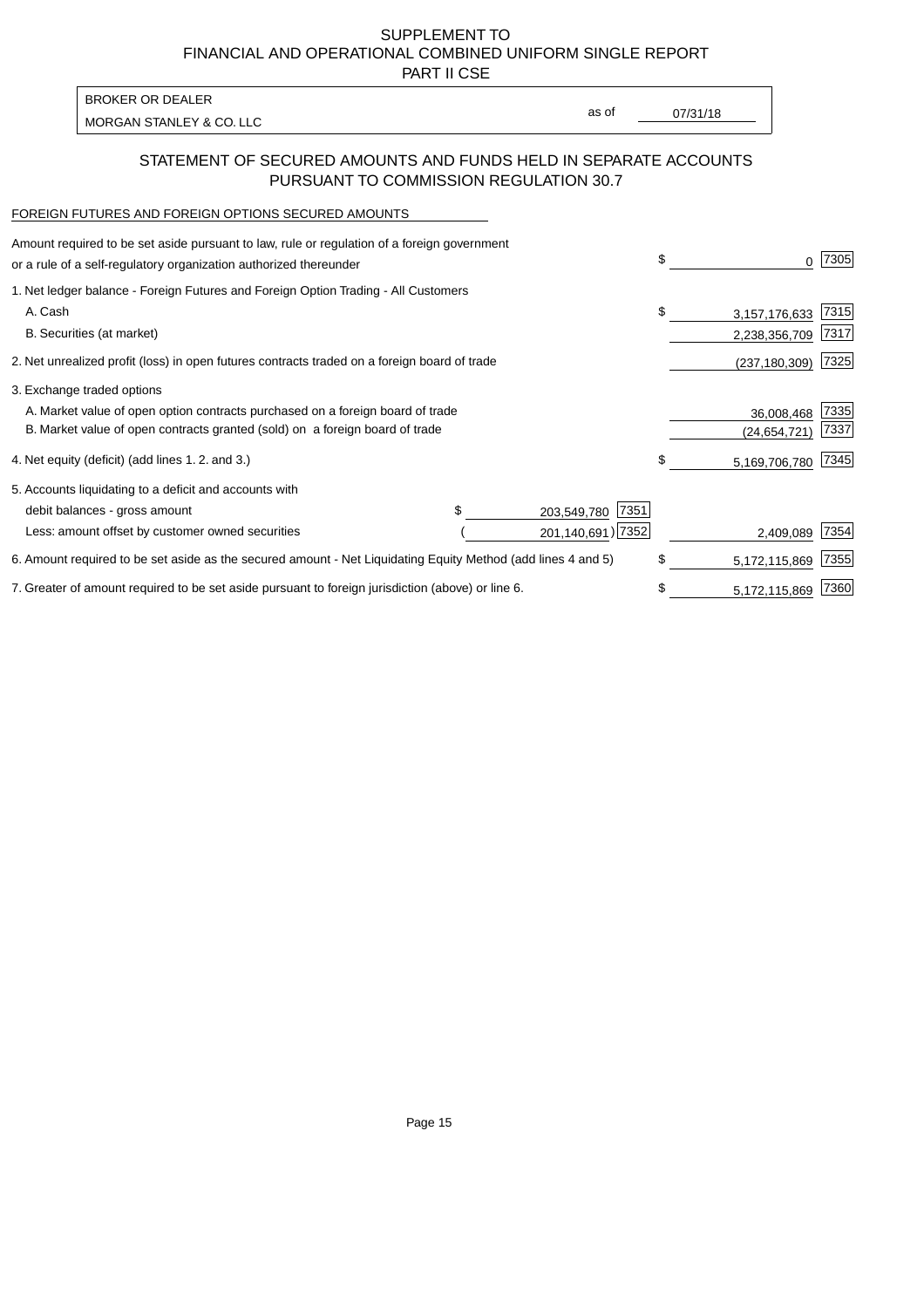BROKER OR DEALER

MORGAN STANLEY & CO. LLC

07/31/18 as of

## STATEMENT OF SECURED AMOUNTS AND FUNDS HELD IN SEPARATE ACCOUNTS PURSUANT TO COMMISSION REGULATION 30.7

#### FUNDS DEPOSITED IN SEPARATE REGULATION 30.7 ACCOUNTS

| 1. Cash in banks                   |                                                                                        |      |                                      |             |                    |
|------------------------------------|----------------------------------------------------------------------------------------|------|--------------------------------------|-------------|--------------------|
|                                    | A. Banks located in the United States                                                  |      | \$<br>600,143,230 7500               |             |                    |
|                                    | B. Other banks qualified under Regulation 30.7                                         |      |                                      |             |                    |
| Name(s):                           | 0                                                                                      | 7510 | 631,972,710 7520 \$                  |             | 1,232,115,940 7530 |
| 2. Securities                      |                                                                                        |      |                                      |             |                    |
|                                    | A. In safekeeping with banks located in the United States                              |      | \$<br>155,032,442 7540               |             |                    |
|                                    | B. In safekeeping with other banks qualified under Regulation 30.7                     |      |                                      |             |                    |
| Name(s):                           | 0                                                                                      | 7550 | 0                                    | 7560        | 155,032,442 7570   |
|                                    | 3. Equities with registered futures commission merchants                               |      |                                      |             |                    |
| A. Cash                            |                                                                                        |      | \$<br>6,270,912 7580                 |             |                    |
| <b>B.</b> Securities               |                                                                                        |      |                                      | $0$ 7590    |                    |
|                                    | C. Unrealized gain (loss) on open futures contracts                                    |      | 785,837                              | 7600        |                    |
| D. Value of long option contracts  |                                                                                        |      |                                      | $0$ 7610    |                    |
| E. Value of short option contracts |                                                                                        |      |                                      | $0)$ 7615   | 7,056,749 7620     |
|                                    | 4. Amounts held by clearing organizations of foreign boards of trade                   |      |                                      |             |                    |
| Name(s):                           |                                                                                        | 7630 |                                      |             |                    |
| A. Cash                            |                                                                                        |      | \$                                   | 0 7640      |                    |
| <b>B.</b> Securities               |                                                                                        |      |                                      | $0$ 7650    |                    |
|                                    | C. Amount due to (from) clearing organizations - daily variation                       |      | 0                                    | 7660        |                    |
| D. Value of long option contracts  |                                                                                        |      |                                      | 0 7670      |                    |
| E. Value of short option contracts |                                                                                        |      |                                      | $_0$ ) 7675 | 0 7680             |
|                                    | 5. Amounts held by members of foreign boards of trade                                  |      |                                      |             |                    |
| Name(s):                           | 0                                                                                      | 7690 |                                      |             |                    |
| A. Cash                            |                                                                                        |      | \$<br>2,112,832,726 7700             |             |                    |
| <b>B.</b> Securities               |                                                                                        |      | 2,083,324,267 7710                   |             |                    |
|                                    | C. Unrealized gain (loss) on open futures contracts                                    |      | (237,963,361) 7720                   |             |                    |
| D. Value of long option contracts  |                                                                                        |      | 36,008,468 7730                      |             |                    |
| E. Value of short option contracts |                                                                                        |      | $(24, 654, 720)$ <sup>)</sup> [7735] |             | 3,969,547,380 7740 |
|                                    | 6. Amounts with other depositories designated by a foreign board of trade              |      |                                      |             |                    |
| Name(s):                           | 0                                                                                      | 7750 |                                      |             | 0 7760             |
|                                    | 7. Segregated funds on hand (describe:                                                 |      |                                      |             | 0 7765             |
|                                    | 8. Total funds in separate section 30.7 accounts                                       |      |                                      |             | 5,363,752,511 7770 |
|                                    | 9. Excess (deficiency) set Aside Funds for Secured Amount (subtract Line 7 Secured     |      |                                      |             |                    |
| Statement page 15 from Line 8)     |                                                                                        |      |                                      | \$          | 191,636,642 7380   |
|                                    | 10. Management Target Amount for Excess funds in separate section 30.7 accounts        |      |                                      | \$          | 140,000,000 7780   |
|                                    | 11. Excess (deficiency) funds in separate 30.7 accounts over (under) Management Target |      |                                      | \$          | 51,636,642 7785    |
|                                    |                                                                                        |      |                                      |             |                    |